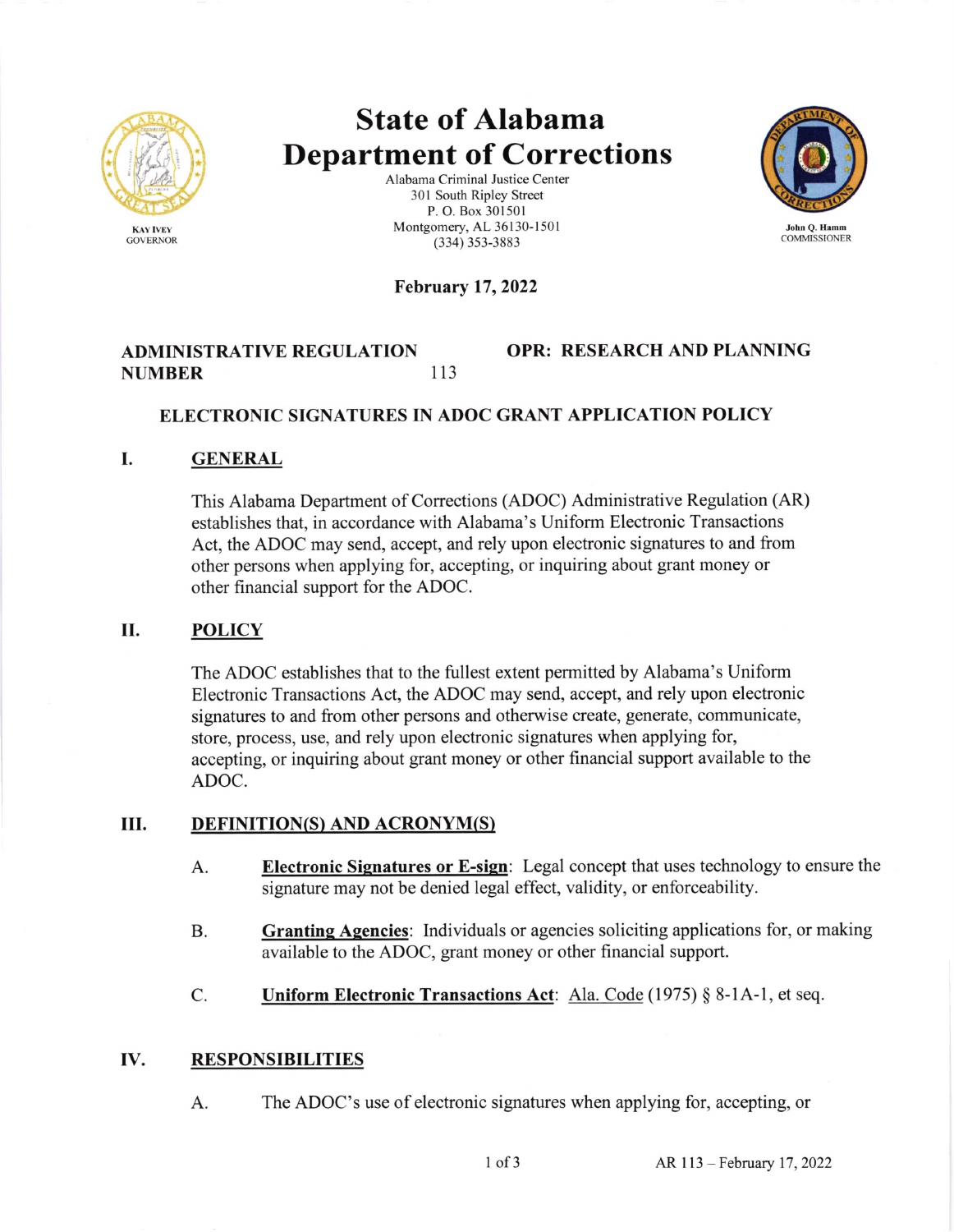inquiring about grant money or other financial support will comply with the following requirements:

- 1. Provide an identical copy of the original signed and executed document to the signer;
- 2. Ensure non-repudiation (i.e. ensure that the signer cannot deny the fact that he or she electronically signed the document);
- 3. Capture information about the process used to capture signatures (i.e. create an audit trail), including but not limited to:
	- a. IP address;
	- b. date and time stamp of all events;
	- c. all web pages, documents, disclosures, and other information presented; and
	- d. what each party acknowledged, agreed to, and signed.
- 4. Encrypt, end-to-end, all communication within the signature process. Encryption technologies shall comply with state encryption standards, including the requirements that cryptographic modules be validated to the current Federal Information Processing Standards (FIPS).
- B. The Director of the Research and Planning Division, or his/her designee, shall notify granting agencies of those ADOC officials authorized to electronically sign documents necessary for the ADOC's pursuit of grant money or other financial support.
- C. The Director of the Research andPlanning Division, or his/her designee, shall ensure that all ADOC officials authorized to electronically sign documents necessary for the ADOC's pursuit of grant money or other financial support shall have their own log-in credentials or personal identification.

## **V. PROCEDURES**

- A. The Director of the Research and Planning Division of the ADOC, or his/her designee, shall notify granting agencies of those ADOC officials authorized to electronically sign documents necessary for the ADOC's pursuit of grant money or other financial support, and shall ensure all have their own log-in credentials.
- B. The Commissioner of the ADOC, the Chief Financial Officer, the Grants Accountant, the Director of the Research and Planning Division, and the ADOC Grants Administrator, and the designees of each, shall have authorization to electronically sign documents on behalf of the ADOC when applying for,